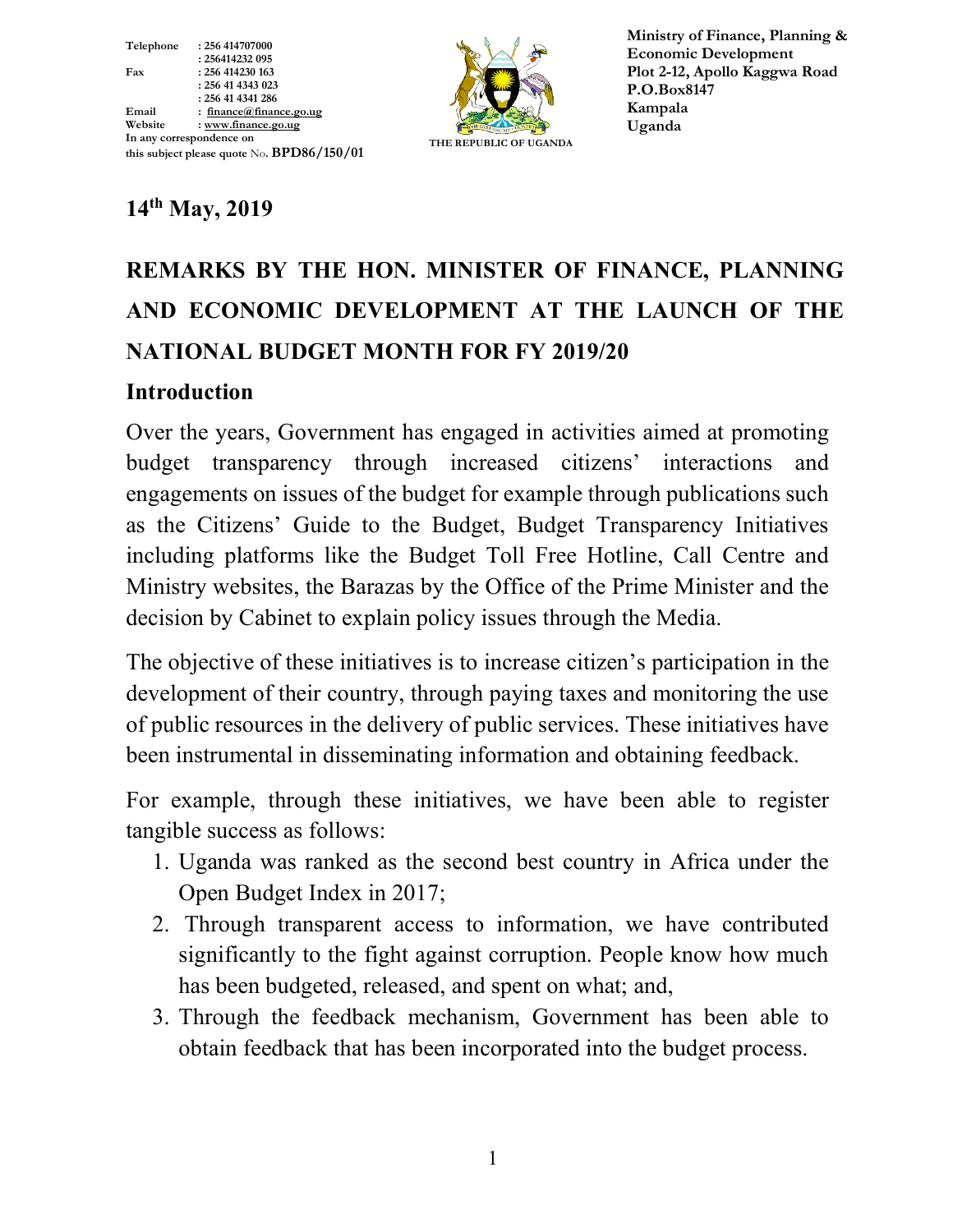In the spirit of budget transparency, the Ministry of Finance, Planning and Economic Development held its first ever Budget Week for FY 2018/19 in June 2018. The purpose of the Budget Week FY2018/19 was to articulate the services that the Government offers and to increase publicity for the National Budget.

Implementation of the Budget Week FY2018/19 was a success, and the feedback obtained was that the event should be held annually. Preparations to hold the same activity for the FY2019/20 Budget have therefore commenced, and the activity has been renamed The National Budget Month FY2019/20.

This Ministry, is therefore scheduled to hold the National Budget Month FY 2019/20 whose objectives are to increase buy-in and support for Government programs, improve accountability and service delivery. However, before I launch the National Budget Month FY2019/20, allow me, ladies and gentlemen, to provide you with a few highlights on the state of the economy for FY 2018/19, budget performance for FY 2018/19 and the budget strategy for FY 2019/20 which was presented to Parliament on 28th March, 2019.

#### State of the Economy

The economy has recovered from the low growth rate experienced two years ago. Based on the robust performance in the first half of FY2018/19, the economy is expected to grow faster than earlier projected and as a result GDP growth rate for the financial year 2018/19 has been revised to 6.3% from 6.0%. This implies that the size of the economy will increase to Ushs. 110,024 Billion in FY2018/19 up from Ushs. 100,531 Billion in FY2017/18, in nominal terms.

The main drivers of growth in FY2018/19 include manufacturing, private construction, public sector investments in infrastructure, recovery in agriculture and services, regional trade, tourism, ICT and financial services. All these achievements were supported by the prevailing peace and security.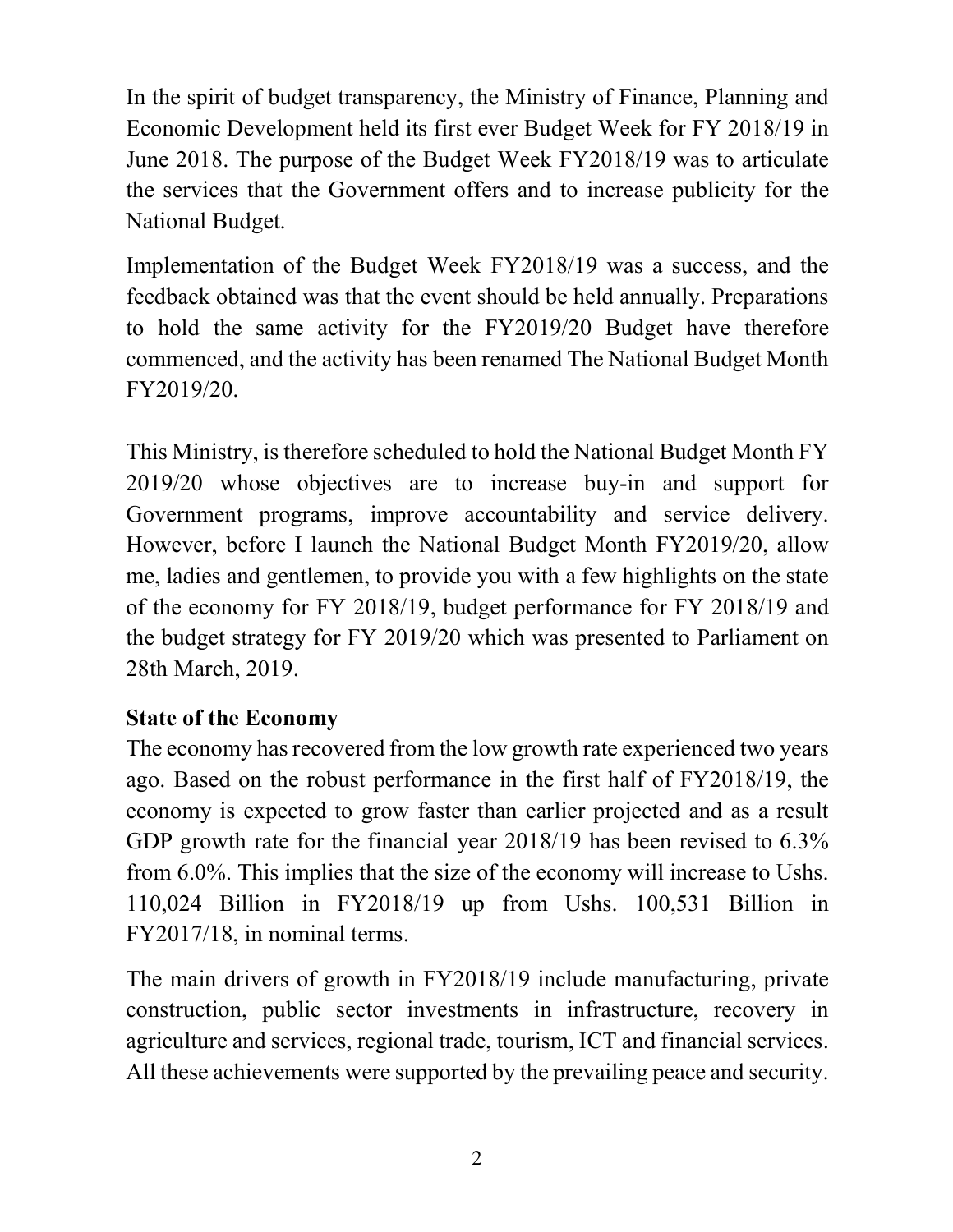### Revenue Performance

April revenue collections amounted to Shs. 1,293.71 billion against a target of Shs. 1,288.05 billion registering a surplus of Shs. 5.65 billion. Cumulatively, overall tax and Non-Tax Revenue collections for the period July 2019 to April 2019 amounted to Shs. 13,463.56 billion against the target of Shs. 13,101.87 billion registering a surplus of Shs. 361.69 billion and growth in revenue collections of 17.2% (Shs. 1,974 billion) compared to the same period FY 2017/18.

#### Expenditure Performance

The total Government of Uganda (GoU) budget for Financial Year 2018/19 is Ushs 23,904.74 billion. Out of this, 24,799.17 billion has been released, which represents a release rate of 105.7% of the approved GoU Budget.

#### Debt Sustainability

Uganda's debt remains sustainable in the medium to long term. As of June 2018, debt was at 41.5% of GDP in nominal terms well below the threshold of 50% Debt to GDP ratio contained in the Charter for Fiscal Responsibility and the East African Community (EAC) Monetary Union Protocol. Government will continue to exercise caution while taking on new debt after the implementation of the flagship projects like; the power generation plants at Isimba & Karuma, the development of Kabaale International Airport in Hoima and the construction of Entebbe Express High Way, among others.

# Highlights of the Budget Strategy FY 2019/20

For FY 2019/20, our growth strategy focuses on interventions aimed at increasing our GDP growth rate and ensuring that it is inclusive. Therefore, the strategy focuses on interventions aimed at:-

- i. Enhancing agriculture production, productivity and agro-processing;
- ii. Investment in physical and social infrastructure to reduce the cost of doing business, facilitate trade and export, tourism and improve social service delivery;
- iii. Industrialization to speed up economic transformation;
- iv. Lowering the cost of credit;